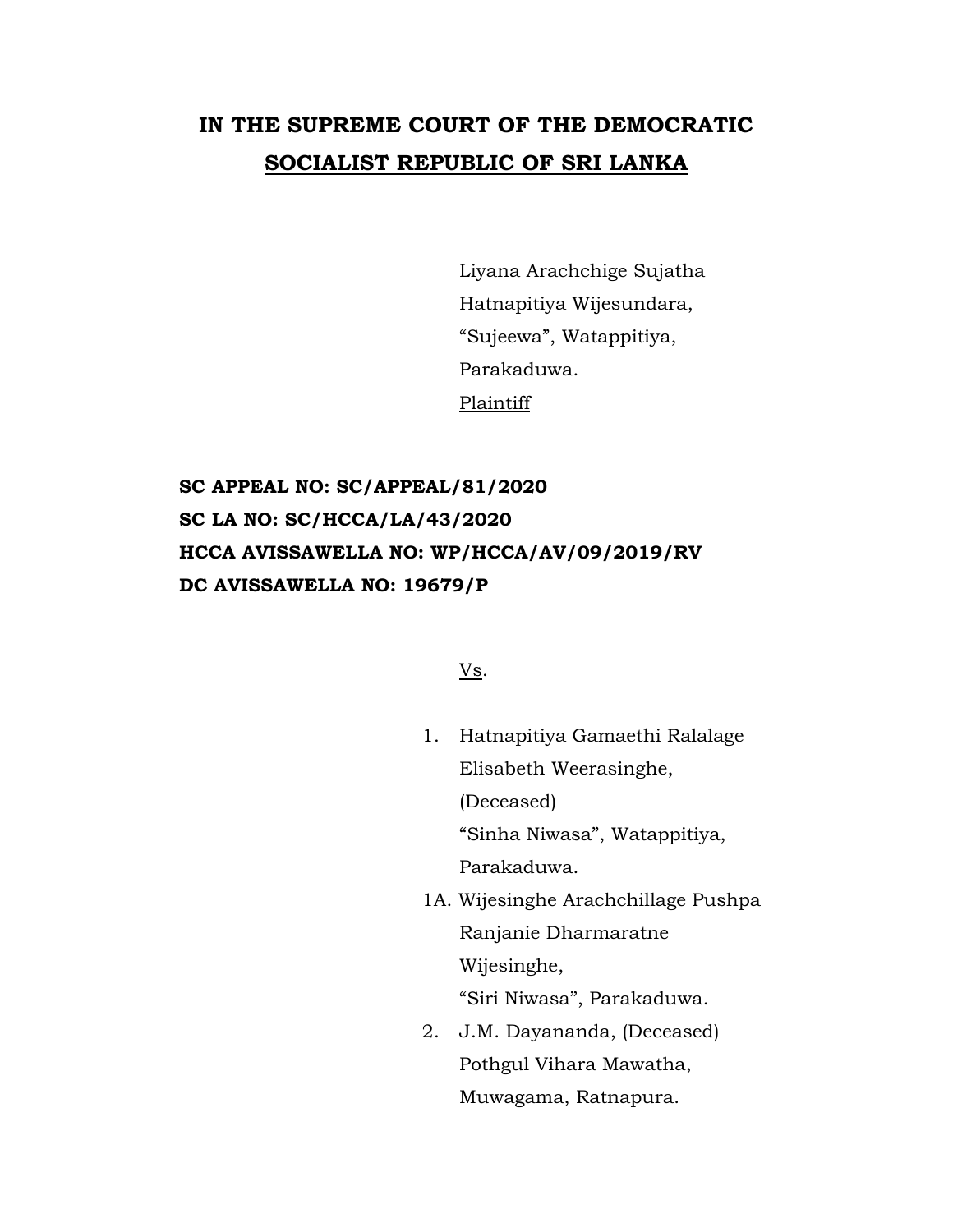2A. Manori Samarakoon,

No.8, Pothgul Vihara Mawatha, Muwagama, Ratnapura.

- 3. Weerasinghe Arachchillage Pushpa Ranjanie Dharmaratne Wijesinghe, "Sisila Niwasa", Parakaduwa.
- 4. Weerasinghe Arachchillage Sujatha Nandanie Weerasinghe, Pathberiya, Parakaduwa.
- 5. Kuruwita Gamalathge Priyanka Gamlath, Thalavitiya, Parakaduwa.

Defendants

## AND BETWEEN

Liyana Arachchige Sujatha Hatnapitiya Wijesundara, "Sujeewa", Watappitiya, Parakaduwa. Plaintiff-Appellant

 $\underline{\mathbf{V}}\underline{\mathbf{s}}$ .

1A. Wijesinghe Arachchillage Pushpa Ranjanie Dharmaratne Wijesinghe, "Siri Niwasa", Parakaduwa.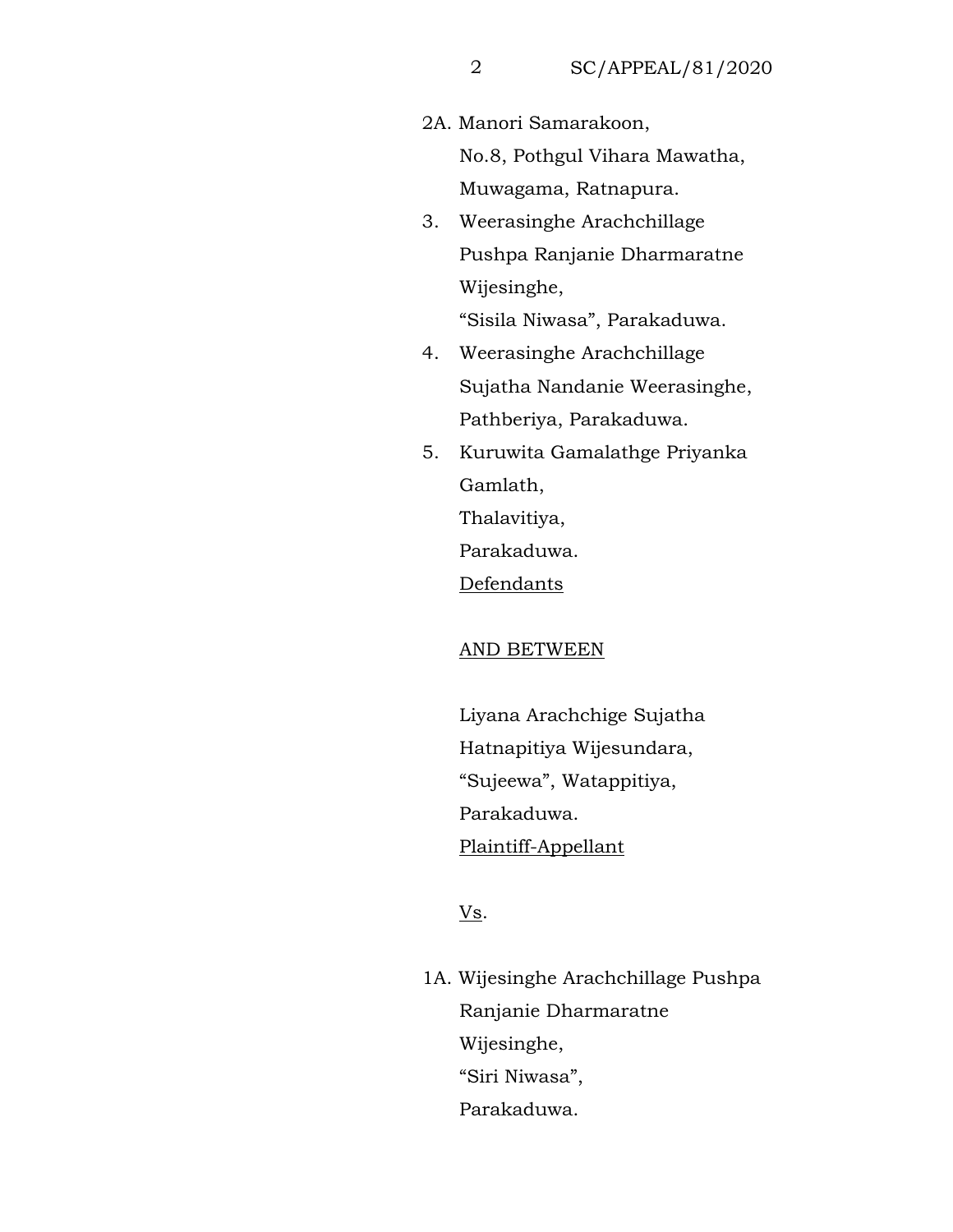2A. Manori Samarakoon,

No.8, Pothgul Vihara Mawatha, Muwagama, Ratnapura.

- 3. Weerasinghe Arachchillage Pushpa Ranjanie Dharmaratne Wijesinghe, "Sisila Niwasa", Parakaduwa.
- 4. Weerasinghe Arachchillage Sujatha Nandanie Weerasinghe, Pathberiya, Parakaduwa.
- 5. Kuruwita Gamalathge Priyanka Gamlath,

Thalavitiya,

Parakaduwa.

Defendant-Respondents

## AND BETWEEN

4. Weerasinghe Arachchillage Sujatha Nandanie Weerasinghe, Pathberiya, Parakaduwa. 4th Defendant-Respondent-Appellant

Vs.

Liyana Arachchige Sujatha Hatnapitiya Wijesundara, "Sujeewa", Watappitiya, Parakaduwa. Plaintiff-Appellant-Respondent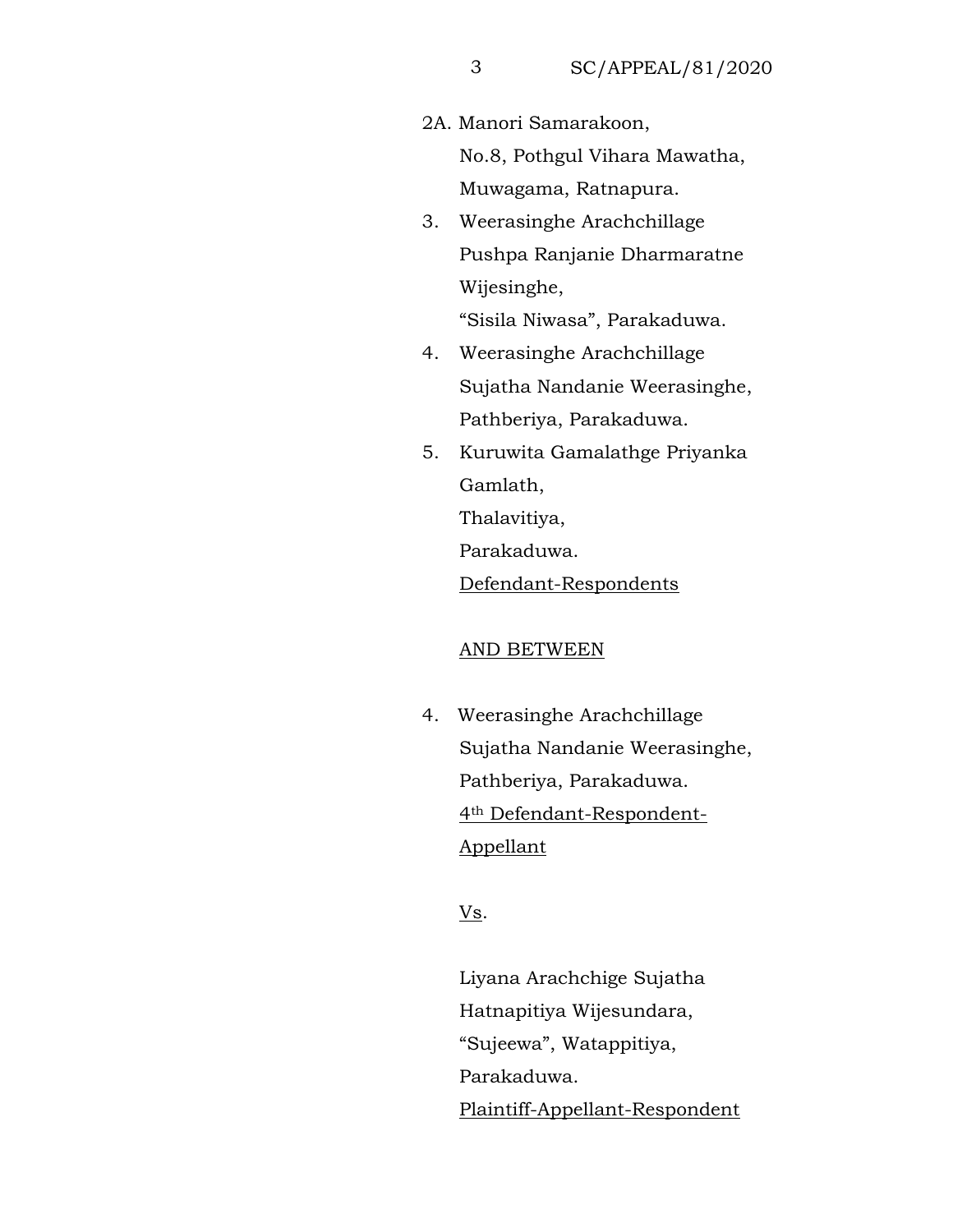1A. Wijesinghe Arachchillage Pushpa Ranjanie Dharmaratne Wijesinghe, "Siri Niwasa",

Parakaduwa.

2A. Manori Samarakoon, No.8, Pothgul Vihara Mawatha, Muwagama,

Ratnapura.

3. Weerasinghe Arachchillage Pushpa Ranjanie Dharmaratne Wijesinghe,

"Sisila Niwasa",

Parakaduwa.

5. Kuruwita Gamalathge Priyanka Gamlath,

Thalavitiya,

Parakaduwa.

1st to 3rd and 5th Defendant-

Respondent-Respondents

#### AND NOW BETWEEN

4. Weerasinghe Arachchillage Sujatha Nandanie Weerasinghe, Pathberiya, Parakaduwa. 4th Defendant-Respondent-Appellant-Appellant

Vs.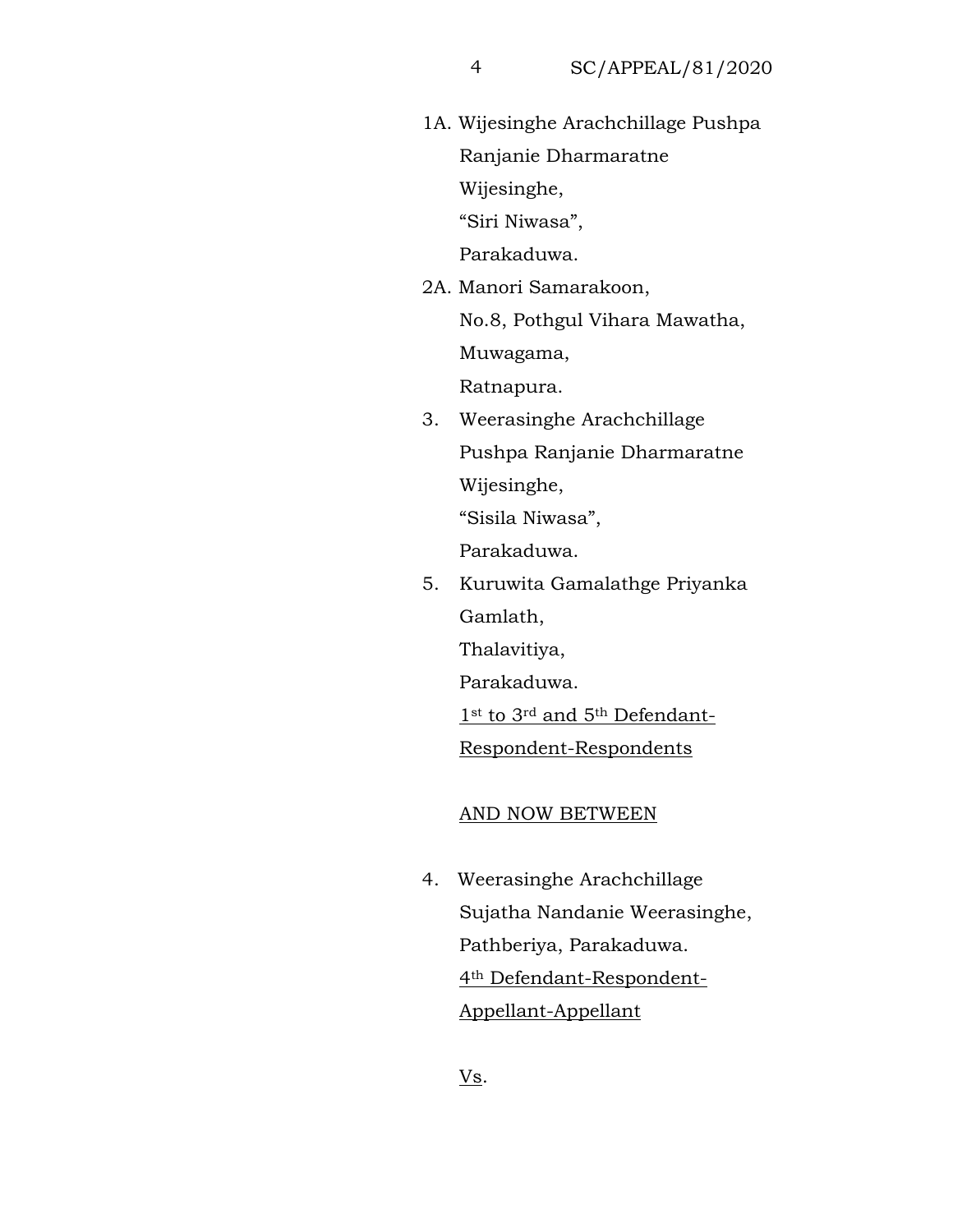Liyana Arachchige Sujatha Hatnapitiya Wijesundara, "Sujeewa", Watappitiya, Parakaduwa. Plaintiff-Appellant-Respondent-Respondent

- 1A. Wijesinghe Arachchillage Pushpa Ranjanie Dharmaratne Wijesinghe, "Siri Niwasa", Parakaduwa.
- 2A. Manori Samarakoon, No.8, Pothgul Vihara Mawatha, Muwagama, Ratnapura.
- 3. Weerasinghe Arachchillage Pushpa Ranjanie Dharmaratne Wijesinghe, "Sisila Niwasa", Parakaduwa.
- 5. Kuruwita Gamalathge Priyanka Gamlath,

Thalavitiya, Parakaduwa. 1st to 3rd and 5th Defendant-Respondent-Respondent-Respondents

Before: P. Padman Surasena, J. Achala Wengappuli, J. Mahinda Samayawardhena, J.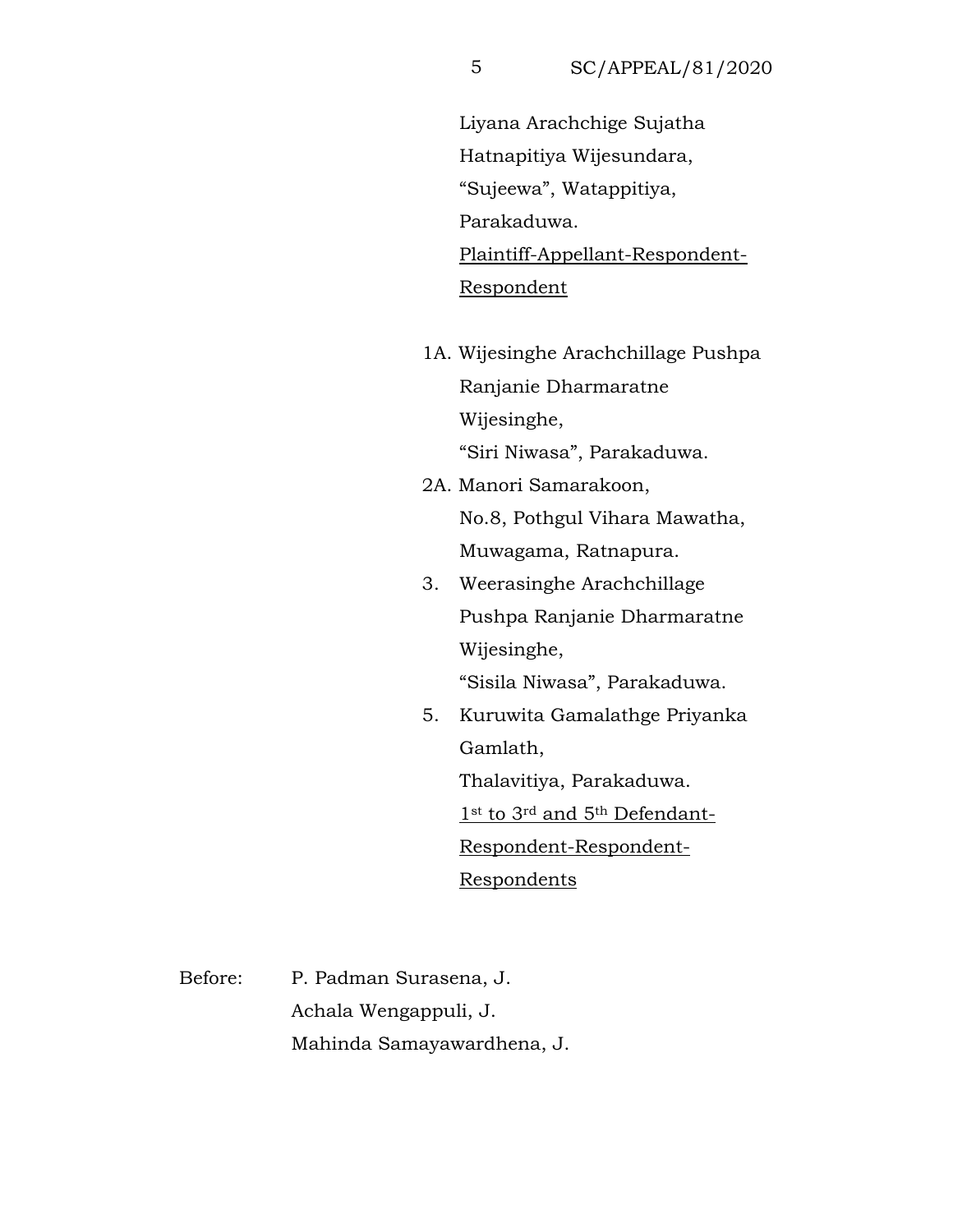Counsel: Thishya Weragoda with Sewwandi Marambe, Sanjaya Marambe and Prathap Welikumbura for the 4th Defendant-Respondent-Appellant-Appellant.

> Indika Jayaweera for the Plaintiff-Appellant-Respondent-Respondent.

Priyantha Alagiyawanna with Isuru Weerasooriya for the 5th Defendant-Respondent-Respondent-Respondent.

Argued on : 07.07.2021

Further written submissions:

by the 4th Defendant-Respondent-Appellant-Appellant on 27.01.2021.

by the 5th Defendant-Respondent-Respondent-Respondent on 02.02.2021.

Decided on: 15.10.2021

### Mahinda Samayawardhena, J.

The plaintiff filed this action seeking to partition the land described in the schedule to the plaint between the plaintiff and the 1st defendant in equal shares. After trial, the District Judge dismissed the action. On appeal, the High Court of Civil Appeal set aside the Judgment of the District Court and directed the District Court to enter the Interlocutory Decree as prayed for by the plaintiff  $\frac{1}{2}$  share of the land to the plaintiff and  $\frac{1}{2}$  share to the 1st defendant).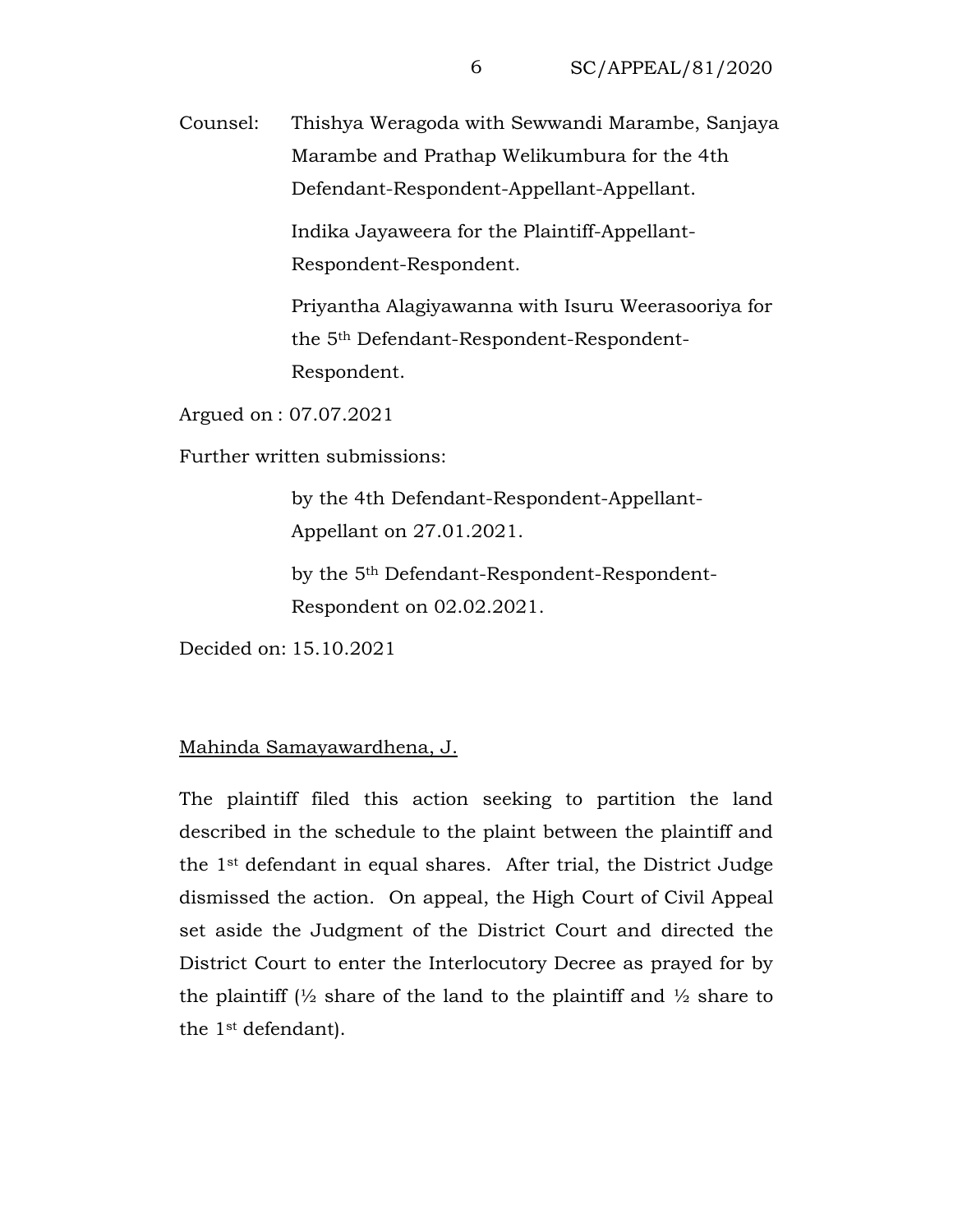The 1st plaintiff in her statement of claim *inter alia* stated that she transferred her undivided ½ share to her two daughters (the 3rd and 4th defendants) by deed No. 8474. This was reiterated in the statement of claim of the 4th defendant. The deed was produced at the trial marked 4V1 through the evidence of the plaintiff.

Unfortunately, the existence of this deed escaped the attention of the High Court of Civil Appeal when it delivered the Judgment dated 29.06.2016.

Thereafter the 4th defendant filed a revision application in the High Court of Civil Appeal seeking to rectify this error. By Judgment dated 16.12.2019, the High Court of Civil Appeal dismissed this application on the basis that it is settled law that the rights of the parties shall be determined at the institution of the action and, as this deed had been executed after the institution of the partition action, the Court could not give effect to it.

The 4th defendant is before this Court against this Judgment of the High Court of Civil Appeal. This Court granted leave to appeal on the question whether the High Court of Civil Appeal erred in law when it dismissed the application of the 4th defendant on the basis that the rights of the parties in a partition action shall be determined at the institution of the action.

The High Court of Civil Appeal has clearly misdirected itself in law on this point. A partition action cannot be equated to an ordinary civil action.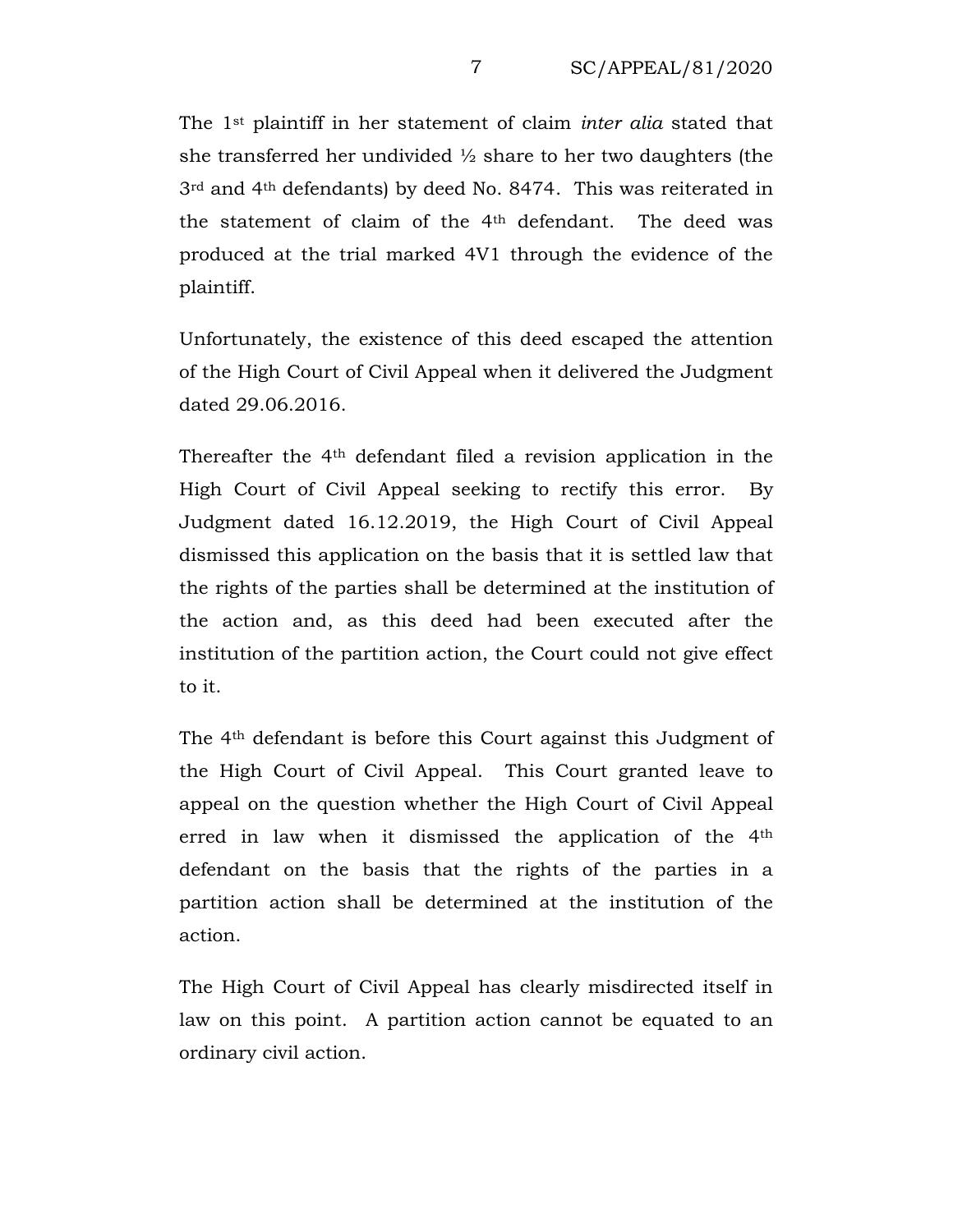Section 5 of the Civil Procedure Code defines "*action*" as "*a proceeding for the prevention or redress of a wrong*" and "*cause of action*" as "*the wrong for the prevention or redress of which an action may be brought, and includes the denial of a right, the refusal to fulfill an obligation, the neglect to perform a duty and the infliction of an affirmative injury*". Partition actions are considered actions which fall not under section 5 of the Civil Procedure Code but under section 6 of the Civil Procedure Code which enacts "*Every application to a court for relief or remedy obtainable through the exercise of the court's power or authority, or otherwise to invite its interference, constitutes an action*."

Every action is based on a cause of action, but partition actions are not based on a cause of action as defined in section 5 of the Civil Procedure Code. If at all there is a cause of action in a partition action, it is based on the inherent right of every coowner to have a divided portion of the land in lieu of common ownership, or to have his proportionate share in the proceeds of the sale of the land in the event a sale is ordered instead of partition. *(Abeysundara v. Babuna (1925) 26 NLR 459, Marshal Perera v. Elizabeth Fernando (1956) 60 NLR 229, Kiribanda v. Weerappu Chettiar (1948) 50 NLR 490)*

I must also add that although on the face of the record there are plaintiffs and defendants in a partition action, all parties in a partition action play the dual role of plaintiff and defendant. This is made clear, *inter alia*, by sections 19, 25 and 70 of the Partition Law, No. 21 of 1977. Partition actions are *sui generis* and unique.

According to section 66 of the Partition Law, voluntary alienations are void if they have been effected "*after a partition*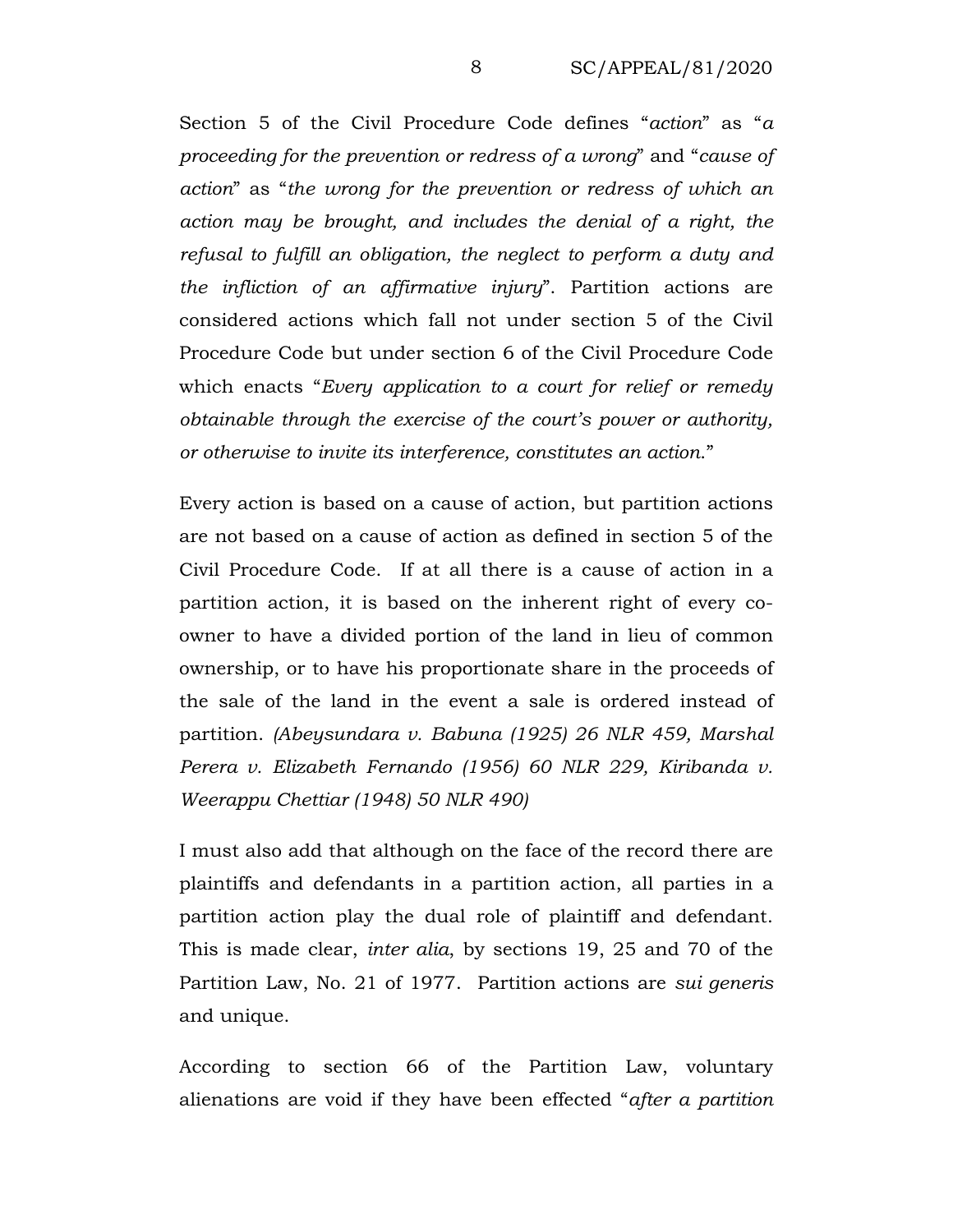*action is duly registered as a lis pendens under the Registration of Documents Ordinance*".

The registration of the *lis pendens* is a significant milestone in a partition action. It is after the registration of the *lis pendens* that the attorney-at-law for the plaintiff is required to file the section 12 declaration which ensures that all persons involved in transactions affecting the land to be partitioned up to the point of the registration of the *lis pendens* are made parties to the action. In terms of section 13, even summonses are issued to the defendants only after the *lis pendens* is registered.

The High Court of Civil Appeal admits that this deed was executed after the institution of the action but before the *lis pendens* was registered. Hence this is not an invalid deed in terms of the Partition Law. The deed 4V1 is not a disputed deed. Nor does any party object to the application of the 4th defendant.

I answer the question of law in the affirmative and set aside the Judgment of the High Court of Civil Appeal dated 16.12.2019 and direct the learned District Judge to amend the Interlocutory Decree giving effect to the deed 4V1. In the result, the plaintiff is entitled to  $\frac{1}{2}$  share and the 3<sup>rd</sup> and 4<sup>th</sup> defendants are each entitled to ¼ share in the corpus. No costs.

Judge of the Supreme Court

P. Padman Surasena, J. I agree.

Judge of the Supreme Court